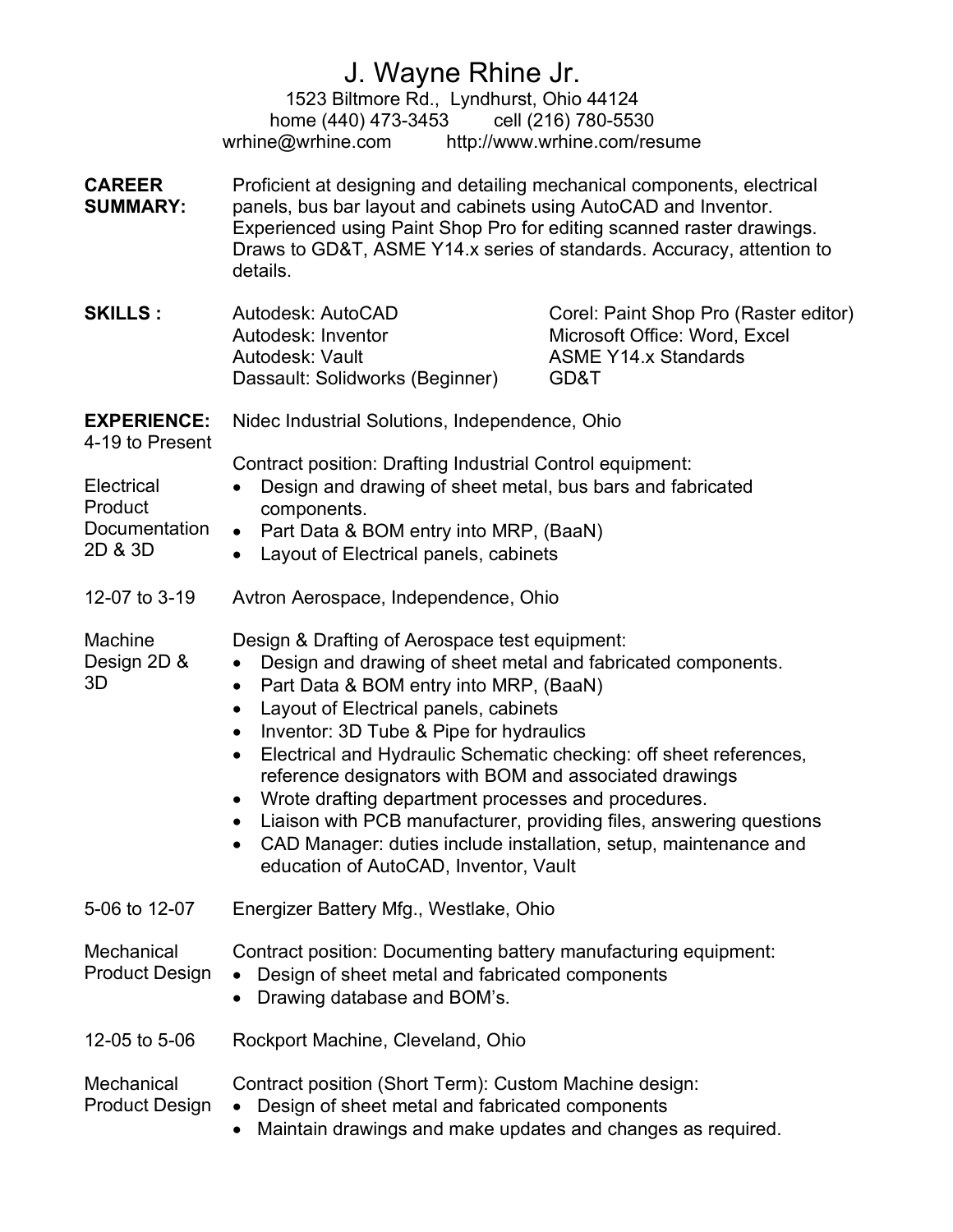| 2-90 to 4-05 | Barudan America, Inc. Solon, Ohio |  |
|--------------|-----------------------------------|--|
|              |                                   |  |

| Project<br>Manager,<br>Mechanical<br><b>Product Design</b> | Duties required for going from machine design to market include the<br>following:<br>Bill of Material - development and maintenance<br>Design of sheet metal, fabricated components and plastic parts -<br>$\bullet$<br>injection molded, RIM<br>Motion control, Timing pulleys and belts, bearings<br>Integrating electronic components and sub-assemblies into mechanical<br>design<br>Converting components from English to metric for International sales<br>Fabricate and hand build machine prototypes, testing and approval for<br>purchase<br>Management and scheduling of personnel to complete a design. |
|------------------------------------------------------------|--------------------------------------------------------------------------------------------------------------------------------------------------------------------------------------------------------------------------------------------------------------------------------------------------------------------------------------------------------------------------------------------------------------------------------------------------------------------------------------------------------------------------------------------------------------------------------------------------------------------|
| 7-89 to 2-90                                               | Power Pack Conveyor Co., Willoughby, Ohio                                                                                                                                                                                                                                                                                                                                                                                                                                                                                                                                                                          |
| <b>Detailer</b>                                            | • Mechanical design and detailing of conveyors.<br>Taught AutoCAD to engineering staff. This increased accuracy of<br>engineering documentation.<br>Performed general maintenance of company computers                                                                                                                                                                                                                                                                                                                                                                                                             |
| 11-84 to 7-89                                              | Lucerne Products Inc., Boston Hts., Ohio                                                                                                                                                                                                                                                                                                                                                                                                                                                                                                                                                                           |
| Design                                                     | Responsibilities include mechanical design of injection and<br>compression molded plastics components, metal stampings, small PCB<br>layout & integrating electronic components into mechanical design.<br>Management of design projects and drafting personnel<br>Received patent 5,018,983 for "Electrical Adapter for Interconnection<br>with a Switch"                                                                                                                                                                                                                                                         |
| 9-81 to 11-84                                              | Engvis Corp., Warrensville Hts., Ohio                                                                                                                                                                                                                                                                                                                                                                                                                                                                                                                                                                              |
|                                                            | Technical Artist • Technical layout of artwork for machine panels. All darkroom work.<br>Making silkscreens & silkscreening anodized aluminum parts.                                                                                                                                                                                                                                                                                                                                                                                                                                                               |
| 10-99 to 2015                                              | FIN Systems LLC, Concord, Ohio                                                                                                                                                                                                                                                                                                                                                                                                                                                                                                                                                                                     |
| Webmaster                                                  | • Web site design.<br>Management of web servers.                                                                                                                                                                                                                                                                                                                                                                                                                                                                                                                                                                   |
| 1989 to 2010                                               | Instructor/Teacher for Evening Adult Education Classes                                                                                                                                                                                                                                                                                                                                                                                                                                                                                                                                                             |
|                                                            | <b>Bedford Adult Education:</b><br>Intermediate level AutoCAD.                                                                                                                                                                                                                                                                                                                                                                                                                                                                                                                                                     |
|                                                            | Mayfield Hts. Adult Education:<br>Microsoft® Operating Systems and applications including: DOS,<br>Windows 3.1, 95, 98 & XP. Word, Excel, Internet Explorer, Create web<br>pages                                                                                                                                                                                                                                                                                                                                                                                                                                   |